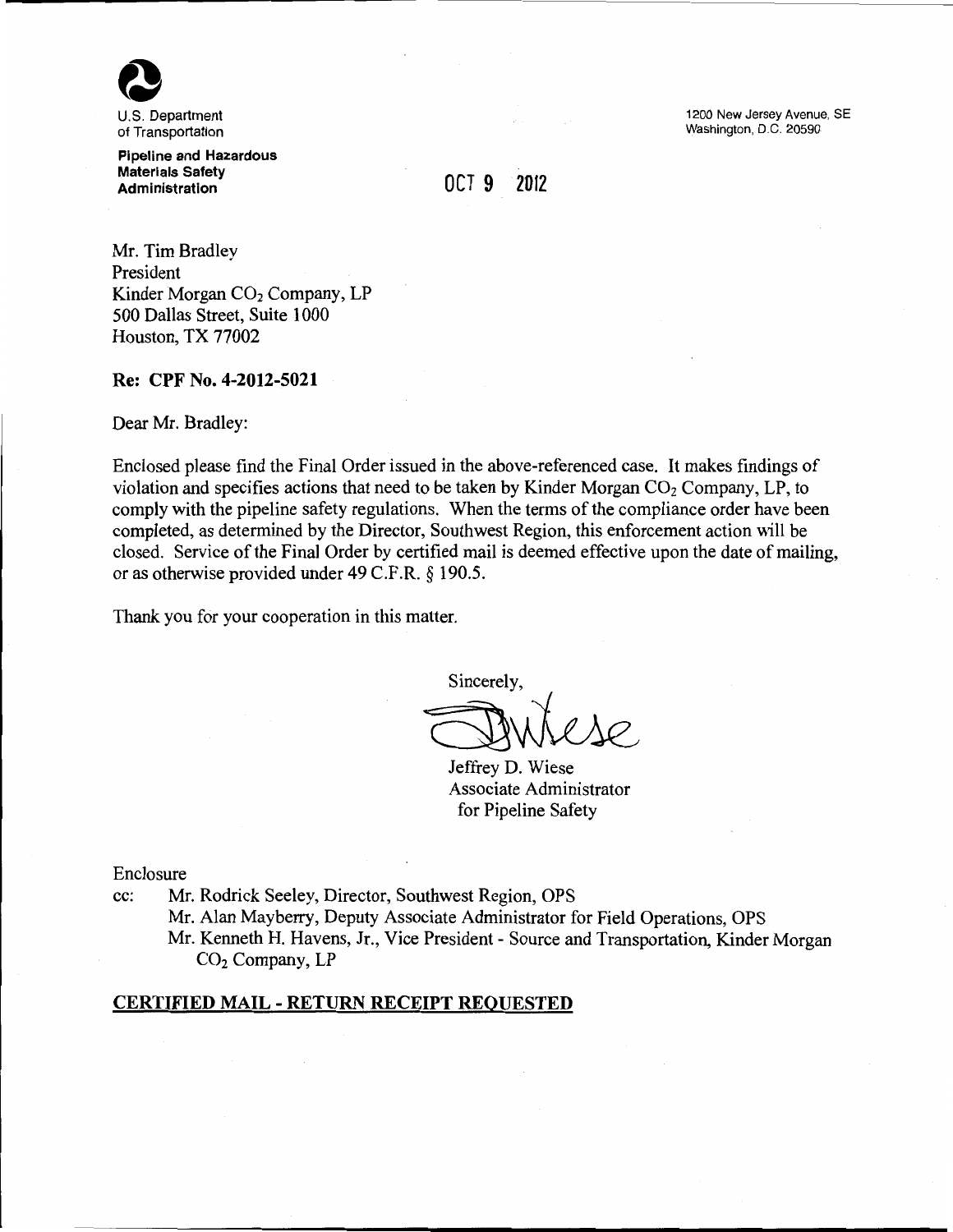## U.S. DEPARTMENT OF TRANSPORTATION PIPELINE AND HAZARDOUS MATERIALS SAFETY ADMINISTRATION OFFICE OF PIPELINE SAFETY WASHINGTON, D.C. 20590

) ) ) ) ) )

In the Matter of

Kinder Morgan CO<sub>2</sub> Company, LP,

Respondent.

CPF No. 4-2012-5021

### FINAL ORDER

On November 28- December 2, 2011, and February 1, 2012, pursuant to 49 U.S.C. *§* 60117, a representative of the Pipeline and Hazardous Materials Safety Administration (PHMSA), Office of Pipeline Safety (OPS), conducted an on-site pipeline safety inspection of the facilities and records of Kinder Morgan  $CO<sub>2</sub>$  Company, LP (KMCO<sub>2</sub> or Respondent), a subsidiary of Kinder Morgan Energy Partners, LP, in Cortez, Colorado. The inspection covered facilities and records pertaining to Respondent's Cortez C02 pipeline, a 30-inch pipeline that transports carbon dioxide liquid 502 miles from McElmo Dome near Cortez, Colorado, to Denver City, Texas.<sup>1</sup>

As a result of the inspection, the Director, Southwest Region, OPS (Director), issued to Respondent, by letter dated May 29, 2012, a Notice of Probable Violation and Proposed Compliance Order (Notice). In accordance with 49 C.F.R. *§* 190.207, the Notice proposed finding that  $KMCO<sub>2</sub>$  had violated 49 C.F.R.  $\S$ § 195.571 and 195.577(a) and proposed ordering Respondent to take certain measures to correct the alleged violations.

KMC02 responded to the Notice by letter dated July 6, 2012 (Response). The company did not contest the compliance order, but stated it did "not agree with the allegations of the NOPV."<sup>2</sup> Respondent did not request a hearing and therefore has waived its right to one.

### FINDINGS OF VIOLATION

In its Response,  $KMCO<sub>2</sub>$  did not contest the proposed compliance order but disputed the allegations of violation of 49 C.F.R. Part 195, as follows:

Item 1: The Notice alleged that Respondent violated 49 C.F.R. § 195.571, which states:

http://www.kne.com/business/co2/transport cortez.cfm (last accessed on September 24, 2012).

<sup>&</sup>lt;sup>2</sup> Respondent's Response to the Notice at 1.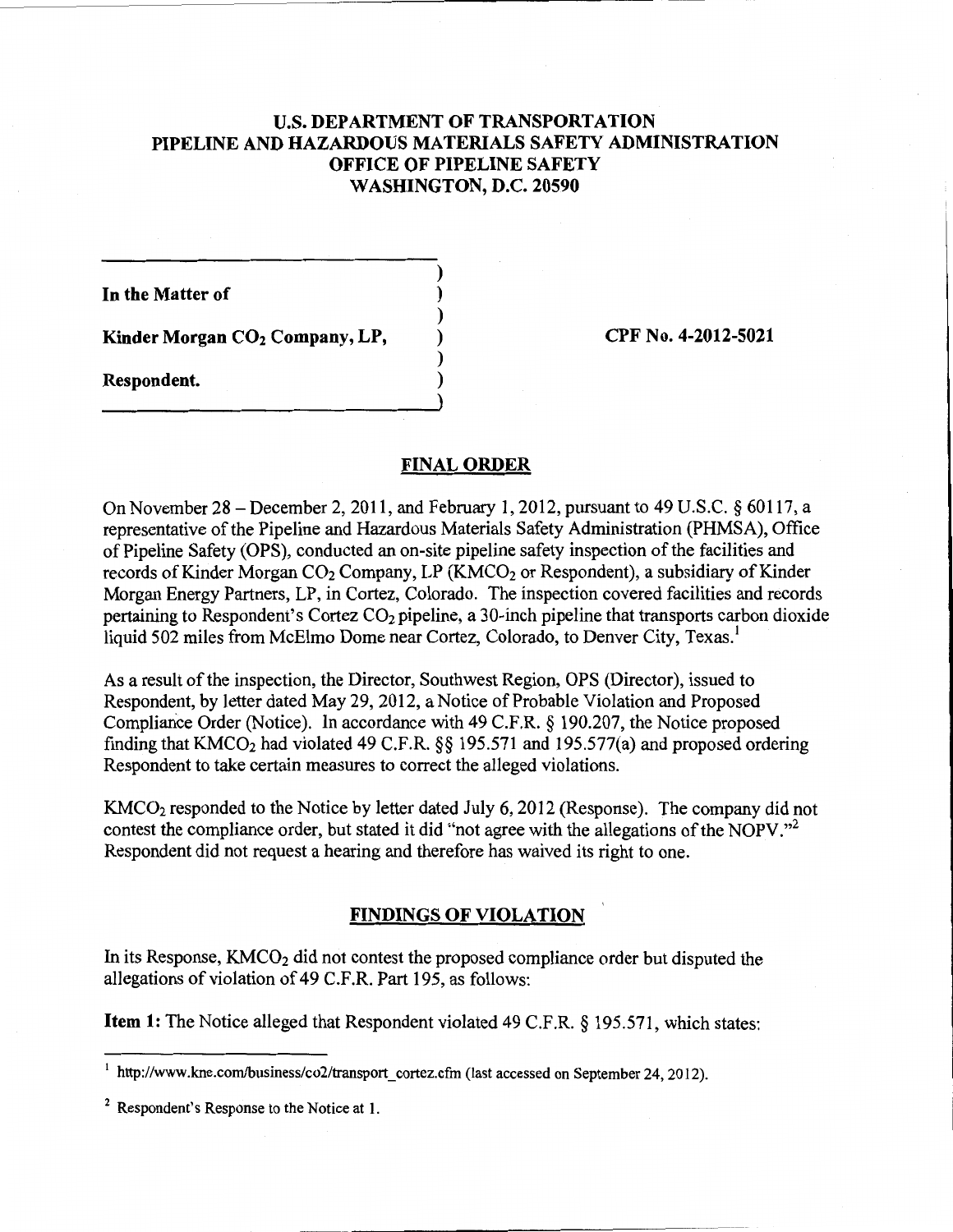### § 195.571 What criteria mustl use to determine the adequacy of cathodic protection?

Cathodic protection required by this Subpart must comply with one or more of the applicable criteria and other considerations for cathodic protection contained in paragraphs 6.2 and 6.3 of NACE SP 0169 (incorporated by reference, see§ 195.3).

The Notice alleged that  $KMCO<sub>2</sub>$  violated 49 C.F.R. § 195.571 by failing to ensure that all buried piping at its Blanco Station had adequate cathodic protection (CP), as provided by NACE SP 0169 (version 2007). Specifically, the Notice alleged that during PHMSA's inspection of the Blanco Station, KMCO<sub>2</sub> personnel conducted an interrupted CP survey that showed insufficient CP on the station bypass piping. PHMSA staff subsequently learned that the station piping was electrically isolated from the mainline with buried isolation unions and that during a 2008 construction project the rectifier lead cable to the station piping had been cut. The Notice further alleged that when PHMSA staff observed the configuration of the electrical connections at a rectifier junction box, it was apparent that the station bypass piping was electrically disconnected. PHMSA asserted that the bypass piping had inadequate CP and that the only current making it to the station bypass piping was stray cathodic current.

In its Response, KMCO<sub>2</sub> indicated that it had taken immediate action after the PHMSA inspection to restore CP to an acceptable level at the Blanco Station. Although  $KMCO<sub>2</sub>$ disagreed with the allegations in the Notice, it did not contest, and expressed its intent to comply with the proposed compliance order.  $KMCO<sub>2</sub>$  further stated that it would inspect the station bypass piping for potential corrosion or damage caused by the low CP.

Accordingly, based upon a review of all the evidence, I find that Respondent violated 49 C.F.R. § 195.571 by failing to ensure that all buried piping on its pipeline system had adequate cathodic protection, as provided by NACE SP 0169 (version 2007).

Item 2: The Notice alleged that Respondent violated 49 C.F.R. § 195.577(a), which states:

#### § 195.577 What must I do to alleviate interference currents?

(a) For pipelines exposed to stray currents, you must have a program to identify, test for, and minimize the detrimental effects of such currents.

The Notice alleged that  $KMCO_2$  violated 49 C.F.R. § 195.577(a) by failing, in two specific instances, to adequately identify, test for, and minimize the detrimental effects of interference currents on its pipeline. First, the Notice alleged that KMCO<sub>2</sub> failed to test for stray currents on the pipeline segment between Poquita Station and Allred Station, along which parallel highvoltage electrical transmission lines exposed the pipeline to stray alternating current (AC) interference. Second, the Notice alleged that  $KMCO<sub>2</sub>$  failed to identify, test for, and minimize detrimental effects of stray AC currents after detecting high AC readings at 109 locations on the Blanco Station to Cortez Station segment.

In the first instance, the Notice alleged that during the inspection of Respondent's Cortez system, PHMSA identified locations where stray currents could cause detrimental effects on the pipeline.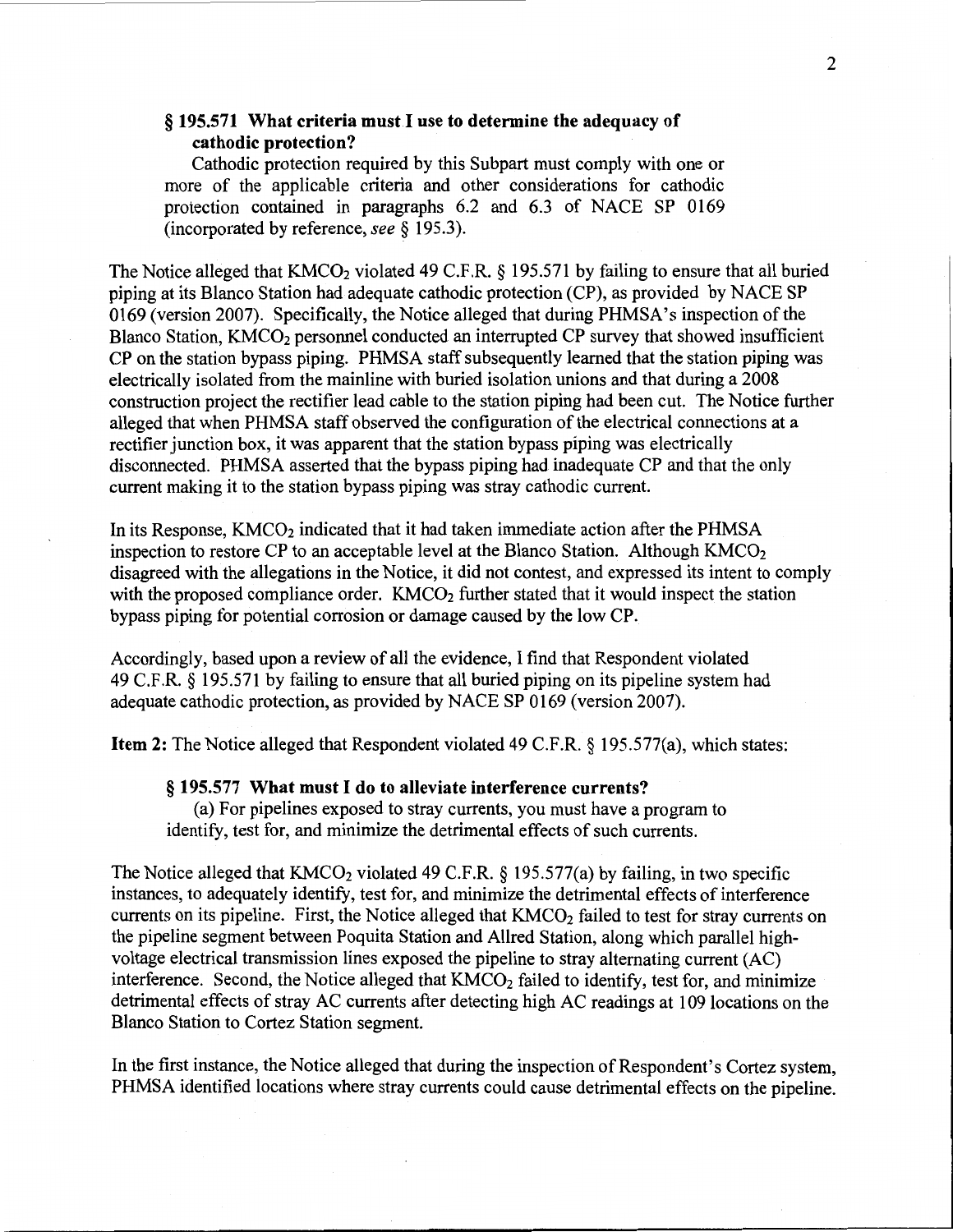Upon request,  $KMCO<sub>2</sub>$  produced segment surveys of the entire Cortez  $CO<sub>2</sub>$  pipeline system, including tests for AC interference. PHMSA staff noted that KMCO<sub>2</sub> could not produce any AC reads taken for the pipeline segment between Poquita Station and Allred Station. During the inspection, KMC02 staff confirmed that high-voltage electrical transmission lines ran parallel to the right-of-way in this segment and that AC reads had not been taken during the last Close Interval Survey (CIS) performed on this segment in 2007 because, according to Respondent, the company's CP technicians did not have the correct software to allow them to record AC readings.<sup>3</sup>

In its Response, KMCO<sub>2</sub> contested this allegation, stating that in 2007, no high-voltage electrical transmission lines existed along this section and therefore no AC reads were required. I disagree. Regardless of when the high-voltage electrical transmission lines became operational, they were present and active at the time of the 2011 inspection.  $KMCO<sub>2</sub>$  was unable to show PHMSA inspectors that it had a program in place *at the time of the inspection* to identify, test for, and minimize the detrimental effects of AC current in this area. As soon as the transmission lines were installed, KMCO<sub>2</sub> needed to institute a program to identify and alleviate interference currents, since the detrimental effects of stray currents can damage a pipeline quickly and threaten public safety.

In the second instance, PHMSA staff reviewed the May-June 2009 CIS of the Cortez pipeline segment between Blanco Station and Cortez Station. Electronic spreadsheets containing the AC reads from the survey showed 109 instances where the voltage level exceeded 15V AC-RMS and where Respondent should have identified, tested for, and minimized detrimental effects of stray AC currents. During the inspection, KMCO<sub>2</sub> staff stated that they had disregarded the high reads because they were likely due to rocks or high-resistivity soils, but could not provide PHMSA staff with a sound engineering basis for this conclusion.<sup>4</sup>

In its Response,  $KMCO<sub>2</sub>$  reasserted that it had a sound basis for disregarding the high-voltage reads and claimed that its conclusion was based on the overall pattern of the AC reads. *<sup>5</sup>* However, the company was unable to produce any testing data, engineering analysis, or other documentation to substantiate this claim. Further, by failing to undertake any sort of rigorous analysis, KMC02 failed to follow its own procedures, which required the exercise of "sound engineering judgment" when considering potential deficiencies in field data.<sup>6</sup> Without taking the additional step of verifying the cause of the high AC reads on the underground pipe sections, KMC02 failed to adequately identify, test for, and minimize the detrimental effects of potentially damaging stray currents.

<sup>&</sup>lt;sup>3</sup> Pipeline Safety Violation Report (Violation Report), (May 29, 2012) (on file with PHMSA) at 12

<sup>4</sup> Violation Report at 20.

<sup>&</sup>lt;sup>5</sup> The 2009 CIS of the Cortez Station to Blanco Station segment did not show any AC readings above 5V AC-RMS at any test station or above-ground appurtenances. Due to the frequency and consistency of these above-ground readings, KMCO<sub>2</sub> argued that it was justified in dismissing the higher underground voltage readings as caused merely by rocks and high-resistivity soils. Response at 3.

<sup>&</sup>lt;sup>6</sup> KMCO<sub>2</sub> *Procedure L-O&M 903*, section 3.7.5.2. Violation Report, Exhibit F at 14.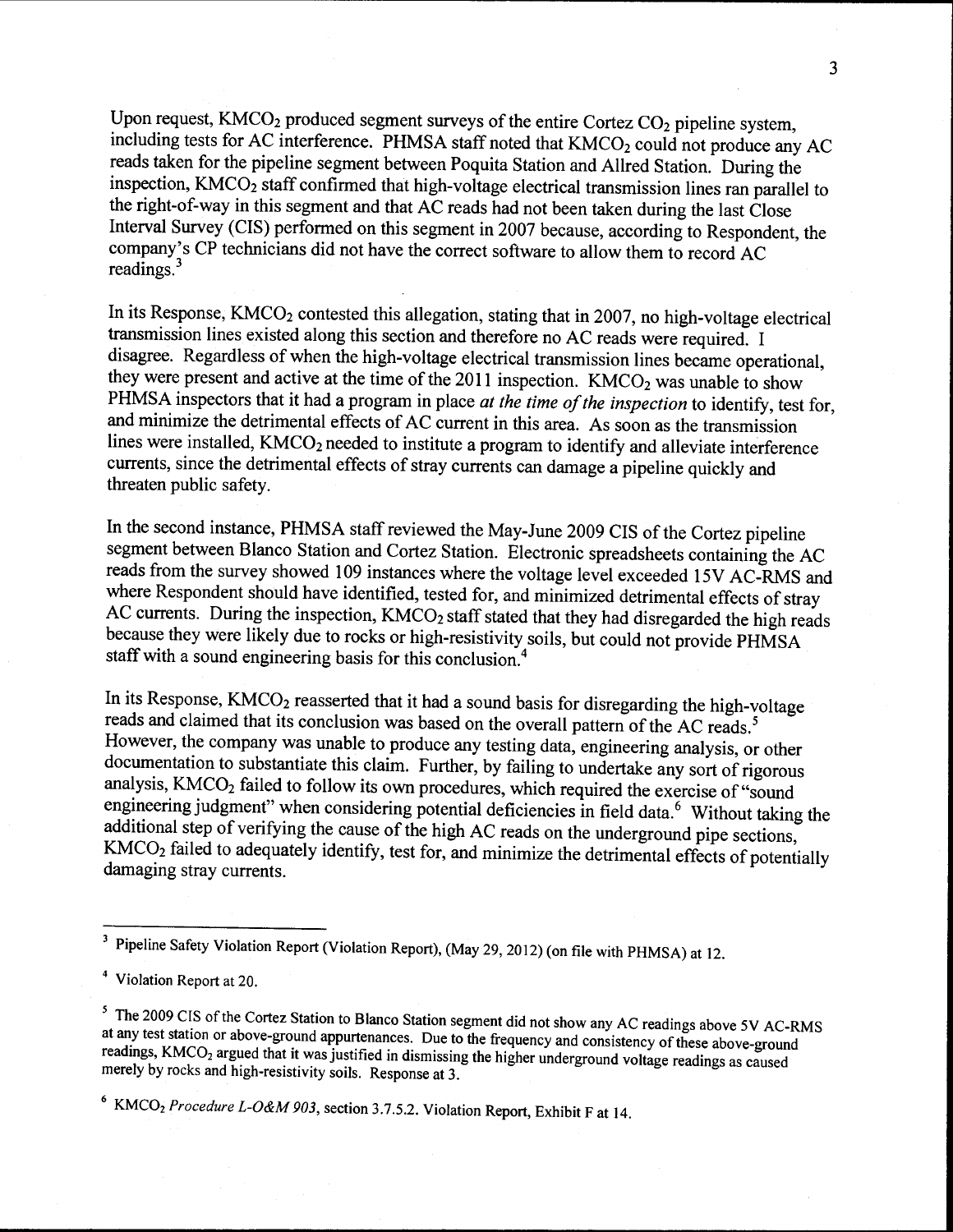In its Response,  $KMCO<sub>2</sub>$  disagreed with the allegations in the Notice, but did not contest, and expressed its intent to comply with, the proposed compliance order. Accordingly, based upon a review of all the evidence, I find that Respondent violated 49 C.P.R.§ 195.577(a) by failing to adequately identify, test for, and minimize the detrimental effects on interference currents in the two instances described above.

These findings of violation will be considered prior offenses in any subsequent enforcement action taken against Respondent.

### **COMPLIANCE ORDER**

The Notice proposed a compliance order with respect to Items 1 and 2 in the Notice for violations of 49 C.P.R.§§ 195.517 and 195.577(a), respectively. Under 49 U.S.C. § 60118(a), each person who engages in the transportation of hazardous liquids or who owns or operates a pipeline facility is required to comply with the applicable safety standards established under chapter 601. Pursuant to the authority of 49 U.S.C.  $\S$  60118(b) and 49 C.F.R.  $\S$  190.217, Respondent is ordered to take the following actions to ensure compliance with the pipeline safety regulations applicable to its operations:

- 1. With respect to the violation of§ 195.571 **(Item 1),** Respondent must perform a review and assessment to identify any impact the lack of CP protection has had on its piping. KMC02 must remediate any deficiencies found.
- 2. With respect to the violation of§ 195.577(a) **(Item 2),** Respondent must:
	- a. Perform a survey to test for an evaluate AC interference currents that may be induced on the Poquita Station to Allred Station pipeline segment, and address/remediate any areas of high AC inductance as referred to in  $KMCO<sub>2</sub>$  IM Protocol 14.
	- b. Survey the Blanco Station to Cortez Station line segment in accordance with  $KMCO<sub>2</sub>$ IM Protocol 14 and properly address any results requiring mitigation.
	- c. Develop a plan to survey the remaining portions of the Cortez system in accordance with KMCO<sub>2</sub> IM Protocol 14.
- 3. KMC02 must submit to the Region Director, Southwest Region, Pipeline and Hazardous Materials Administration, 8701 South Gessner Drive, Suite 1110, Houston, Texas 77074:
	- a. Results of surveys and plans, with time tables, within 30 days following receipt of the Final Order.
	- b. Confirmation of completion of all items within 365 days following the receipt of the Final Order.
- 4. KMCO<sub>2</sub> is requested (not mandated) to maintain documentation of the safety